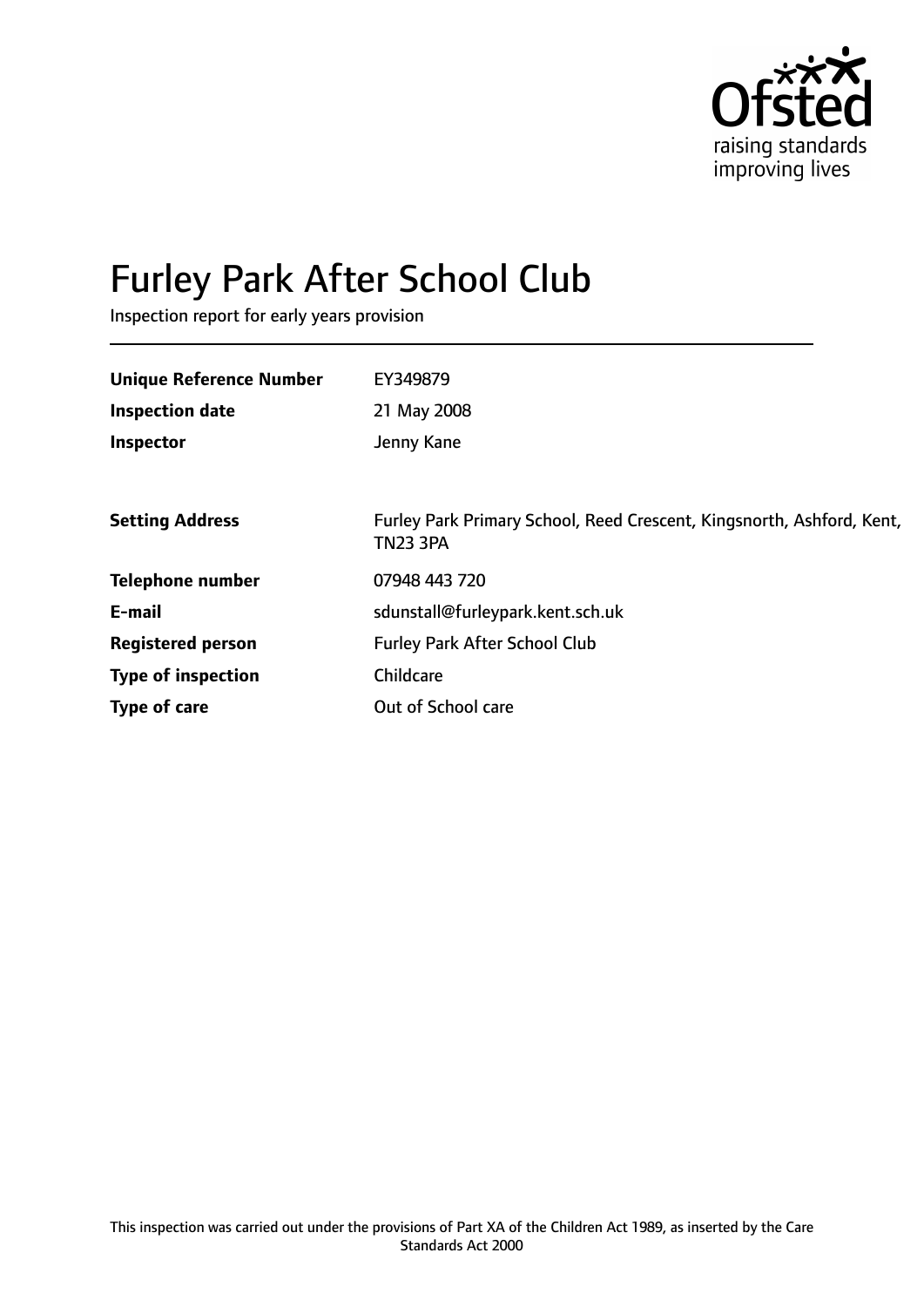## **ABOUT THIS INSPECTION**

The purpose of this inspection is to assure government, parents and the public of the quality of childcare and, if applicable, of nursery education. The inspection was carried out under Part XA Children Act 1989 as introduced by the Care Standards Act 2000 and, where nursery education is provided, under Schedule 26 of the School Standards and Framework Act 1998.

This report details the main strengths and any areas for improvement identified during the inspection. The judgements included in the report are made in relation to the outcomes for children set out in the Children Act 2004; the National Standards for under 8s day care and childminding; and, where nursery education is provided, the *Curriculum guidance for the foundation stage.*

The report includes information on any complaints about the childcare provision which Ofsted has received since the last inspection or registration or 1 April 2004 whichever is the later.

## **The key inspection judgements and what they mean**

*Outstanding: this aspect of the provision is of exceptionally high quality Good: this aspect of the provision is strong Satisfactory: this aspect of the provision is sound Inadequate: this aspect of the provision is not good enough*

For more information about early years inspections, please see the booklet *Are you ready for your inspection?* which is available from Ofsted's website: *www.ofsted.gov.uk.*

# **THE QUALITY AND STANDARDS OF THE CARE**

On the basis of the evidence collected on this inspection:

The quality and standards of the care are good. The registered person meets the National Standards for under 8s day care and childminding.

## **WHAT SORT OF SETTING IS IT?**

Furley Park After School Club has been registered since June 2007. It is one of several out of school clubs managed by Kent Play Clubs. The head of the school is part of the management committee whilst giving the day to day management responsibility to Kent Play Clubs.

The after school club operates from Furley Park School in the Park Farm area of Ashford. The club is based in the main hall with access to a classroom and the library. There is access to secure enclosed outdoor play areas.

There are 35 children currently on roll between the ages of four and 11 years attend the club. A maximum of 24 children may attend at any one time. It is open Monday to Friday from 15:15 to 18:00 during term time only. The club currently serves children attending the school and supports a small number of children with learning difficulties.

There are four staff working with the children. Of these, two hold appropriate early years childcare qualifications and two are working towards a qualification.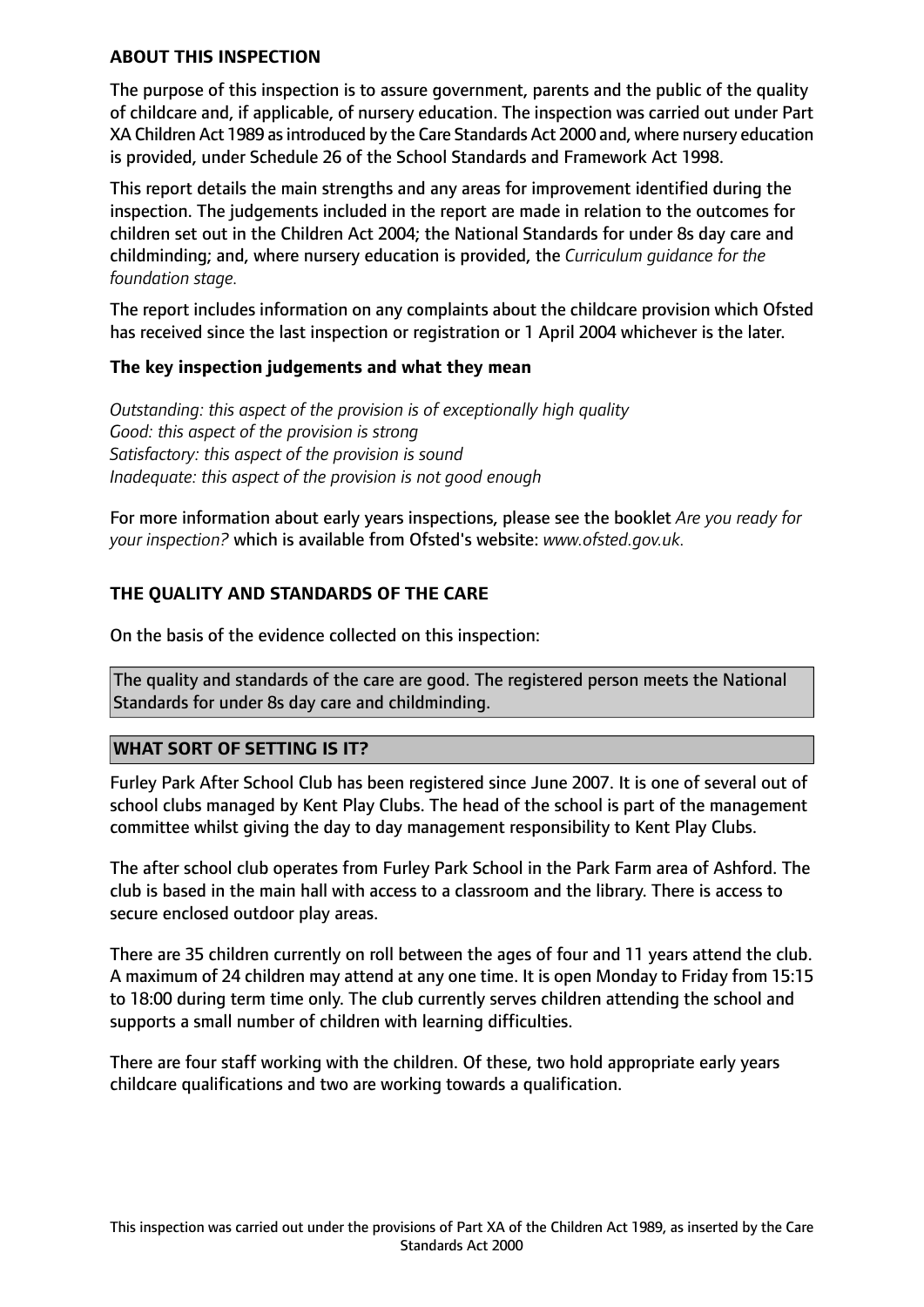#### **Helping children to be healthy**

The provision is good.

Children are cared for in premises which are child friendly, bright and maintained to a high standard. Staff promote the health of the children well because they share domestic tasks and ensure a healthy environment. The club has clear procedures not to admit sick children and staff reinforce good personal hygiene practices. Children remember to wash their hands before eating and after using the toilet. They have privacy when using the toilets and take themselves independently, remembering to inform staff. Parents share information about their children's health and medical requirements. Staff deal with accidents and emergencies effectively because first aid supplies are readily available, two staff hold first aid certificates and accident and medication records are maintained correctly. The manager checks accident and incident records for patterns as part of her risk assessment. Soon after arrival into the club, the children sit down together for a drink and snack. This is a happy, social time where the children talk to staff and their friends about what they have done at school. Staff are aware of any children who have a special dietary need and are know about any particular dislikes. Children make their own sandwiches, spreading the butter and adding slices of cheese, meat and various toppings. They hand round plates of carrot, cucumber, apple and tomatoes. They independently help themselves to drinks from the jug or the nearby water fountain and this prevents them from becoming thirsty. Staff encourage exercise by joining in with the children and this contributes to their health. For example, children ask to play with the parachute. They join in and cooperate as a group with staff calling out which children should run underneath, such as those with short hair, wearing glasses or who have a tie on.

## **Protecting children from harm or neglect and helping them stay safe**

The provision is good.

Children play in an environment, which is safe and welcoming. Staff take positive steps to ensure children's safety at all times. Security is very good with cameras and codes for entry. The manager carries out daily risk assessments and staff check all areas, both inside and outside before use by the children. Older children bring themselves to the club while younger children come along with the teaching assistants. Staff mark children in the register on arrival and parents sign their children out on collection. Fire fighting equipment is in place, exits remain clear and children regularly practise evacuation drills so they are familiar with the procedure. Children understand about their own and other children's safety through discussion with staff. For example, they know the boundaries and rules when playing outside. Staff take the register, radios and first aid equipment outside. They know where children are at all times, allowing freedom of play whilst pointing out dangers. Children have plenty of space to move about indoors and staff arrange activities and resources in areas. There is a good range and supply of play equipment. These are in good condition, well maintained and regularly checked for breakages. Although children relax and play confidently in their surroundings, independence and self-selection of the resources is restricted to what the staff put out and what the children request. This is due to limited storage and space to store low shelving units. The staff have a very good knowledge of child protection issues. The club's policy is in line the Local Safeguarding Children Board procedures and shared with parents. The manager and her staff understand their role, know what to do should a concern arise and work closely with the school staff. This ensures children are safe and their welfare promoted.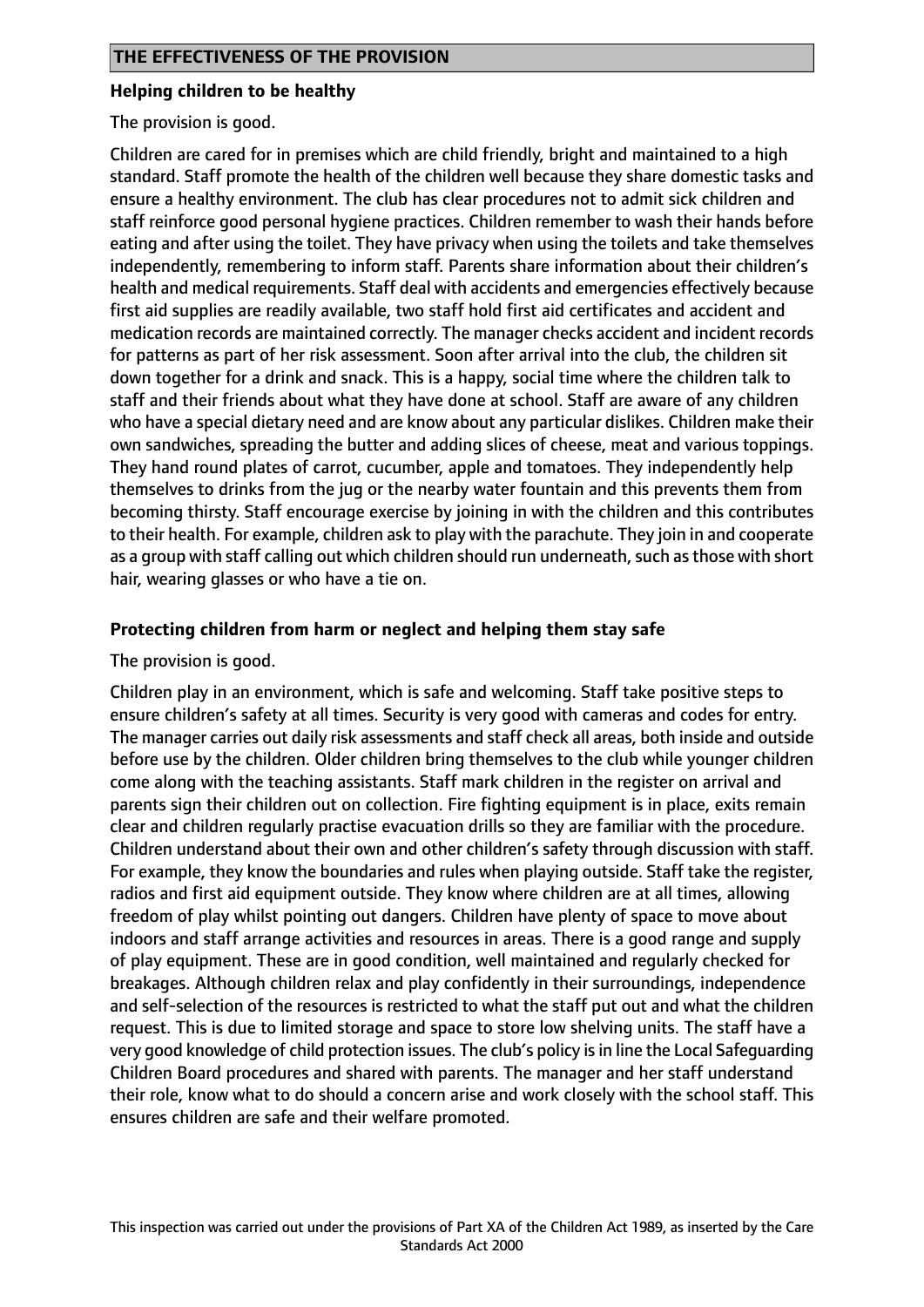# **Helping children achieve well and enjoy what they do**

The provision is good.

Children enjoy a good mix of activities, which include art, drama, music, sport and games. They are happy, sociable and communicate well. Children express their views and say they enjoy their time in the club. Their state their favourite activities are 'the computer, making things, eating and playing outside.' The staff understand that children want to relax after a day at school and plan activities which are fun and appropriate. The routine is flexible, allowing children plenty of choice during play. Children enjoy role-play, use their imaginations with the monsters and prehistoric animals, and cooperate and take turns when using the play station. Another group enjoy painting and make butterfly prints. Some want to take their art home while others ask to display it. Staff put some on the parents' notice board, but this is too high for children to see. Children also enjoy making models from the construction kit. They look at the instruction leaflet before deciding which structure to make. One child suggests to the manager 'it would be good to have a motor to make the wheels go round'. She responds by suggesting she borrows one from another club. Children happily continue this game for most of the session but are disappointed at the thought of breaking the construction up. When asked for a solution they suggest a shelf or taking a photo. Children enjoy a relaxed relationship with staff who listen to their views. Consequently, children are able to communicate their ideas and make suggestions about how they can put their own mark on their environment.

Children engage in physical activities on a regular basis and readily choose to play outside, running about the playground making up games and playing in small groups and pairs. They enjoy using the hoops, Frisbees and balls which develop their physical skills. Some children have fun on the balance balls and show off their skills by skipping at the same time as bouncing. Others enjoy challenging each other to see who can run the fastest. Those children, who do not want to be active, happily sit and chat on the benches around the playground in the shade. There is a good amount of space indoors for team games and children rest and sit quietly on the beanbags after strenuous play.

## **Helping children make a positive contribution**

The provision is good.

Children have a good rapport with staff who treat them with respect and accommodate their individual interests and preferences. Staff work towards a policy of inclusion and have a good understanding of equality issues. The premises are user-friendly with good facilities. The manager and herstaff are confident in their ability to care for children with a range of additional needs. Children have access to a good range of play materials, which reflect diversity and positive images. They partake in topics and festivals to increase their knowledge of the wider world. Behaviour management strategies are effective and work well in practice. This is because the staff work closely with the school and continue to implement the school's positive behaviour policy in the club. Staff encourage children to 'have a say' about the running of their club and children have been involved in writing up a set of 'club rules'. This helps to maintain a calm atmosphere and as a result, behaviour is very good. Parents and carers have professional and friendly relationships with the staff. There is good verbal communication and staff make a point of talking to each parent when they collect their children. The club maintains written policies and procedures to keep parents informed about the service and these are available in a folder with some policies on display. In addition, the notice board and regular newsletters ensure parents are involved in the care of their children.